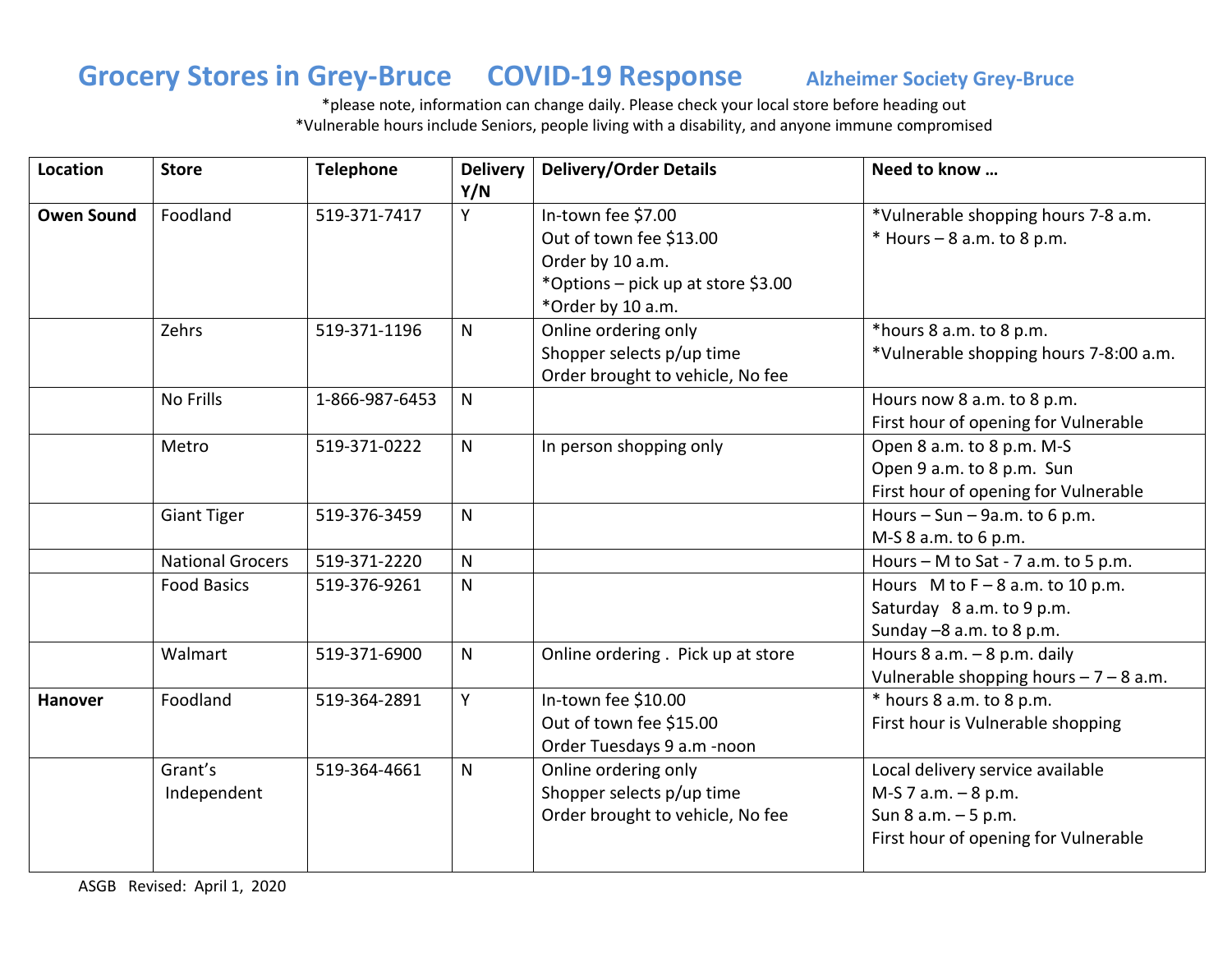# **Grocery Stores in Grey-Bruce COVID-19 Response Alzheimer Society Grey-Bruce**

|                     | Walmart                 | 519-364-4492 | $\mathsf{N}$ | Online ordering . Pick up at store                                                             | Hours $8$ a.m. $-8$ p.m. daily<br>Vulnerable shopping hours $-7 - 8$ a.m.                            |
|---------------------|-------------------------|--------------|--------------|------------------------------------------------------------------------------------------------|------------------------------------------------------------------------------------------------------|
| <b>Walkerton</b>    | Foodland                | 519-364-4661 | Y            | Deliveries Monday, Wednesday & Friday                                                          | hours 8 a.m. to 8 p.m.<br>First hour is Vulnerable shopping                                          |
|                     | Value Mart              | 519-881-2280 | $\mathsf{N}$ | Online ordering only<br>Shopper selects p/up time<br>Order brought to vehicle<br>No fee        | Vulnerable shopping 8-9 a.m.<br>Sat-7 am $-6$ pm Sun-8 am $-6$ pm<br>Mon - Fri 7 a.m. to 8 p.m.      |
| Southampton         | Foodland                | 519-797-2552 | Y            |                                                                                                | * hours 8 a.m. to 8 p.m.<br>* Vulnerable shopping first hour of the day                              |
|                     | Harrigan's              | 519-797-3234 | Y            | Call with your order<br>Delivery in town, usually \$5<br>Credit card over the phone, or cheque | Open 9-3<br><b>Closed Sunday</b>                                                                     |
| <b>Port Elgin</b>   | Rowlands<br>Independent | 519-389-6800 | $\mathsf{N}$ | Online ordering only<br>Shopper selects p/up time<br>Order brought to vehicle<br>No fee        | *Vulnerable shopping first hour of the day<br>Hours M-F $8$ a.m. $-9$ p.m.<br>S-S $8$ a.m. $-7$ p.m. |
|                     | <b>Giant Tiger</b>      | 519-832-3207 | $\mathsf{N}$ | Open 8-8 weekdays<br>$8-6$ Sat<br>9-6 Sun                                                      |                                                                                                      |
|                     | Walmart                 | 519-389-6150 | $\mathsf{N}$ | Online ordering. Pick up at store                                                              | Hours $8$ a.m. $-8$ p.m. daily<br>Vulnerable shopping hours $-7 - 8$ a.m.                            |
| <b>Sauble Beach</b> | Fretz's<br>Value Mart   | 519-422-1641 | Y            | Deliveries through volunteer<br>organizations.                                                 | *option – pick up at store                                                                           |
| <b>Wiarton</b>      | Foodland                | 519-534-0760 | Y            | Order Wednesdays by 11a.m.<br>Delivery fee TBD                                                 | hours 8 a.m. to 8 p.m.<br>First hour is Vulnerable shopping                                          |
| <b>Lion's Head</b>  | Foodland                | 519-793-3415 | Y            | Deliveries Tuesday<br>Fee \$2.00<br>*option pick up at store                                   | First hour is Vulnerable shopping<br>Hours - M to $S - 8$ a.m. to 6 p.m.<br>Sunday noon to midnight  |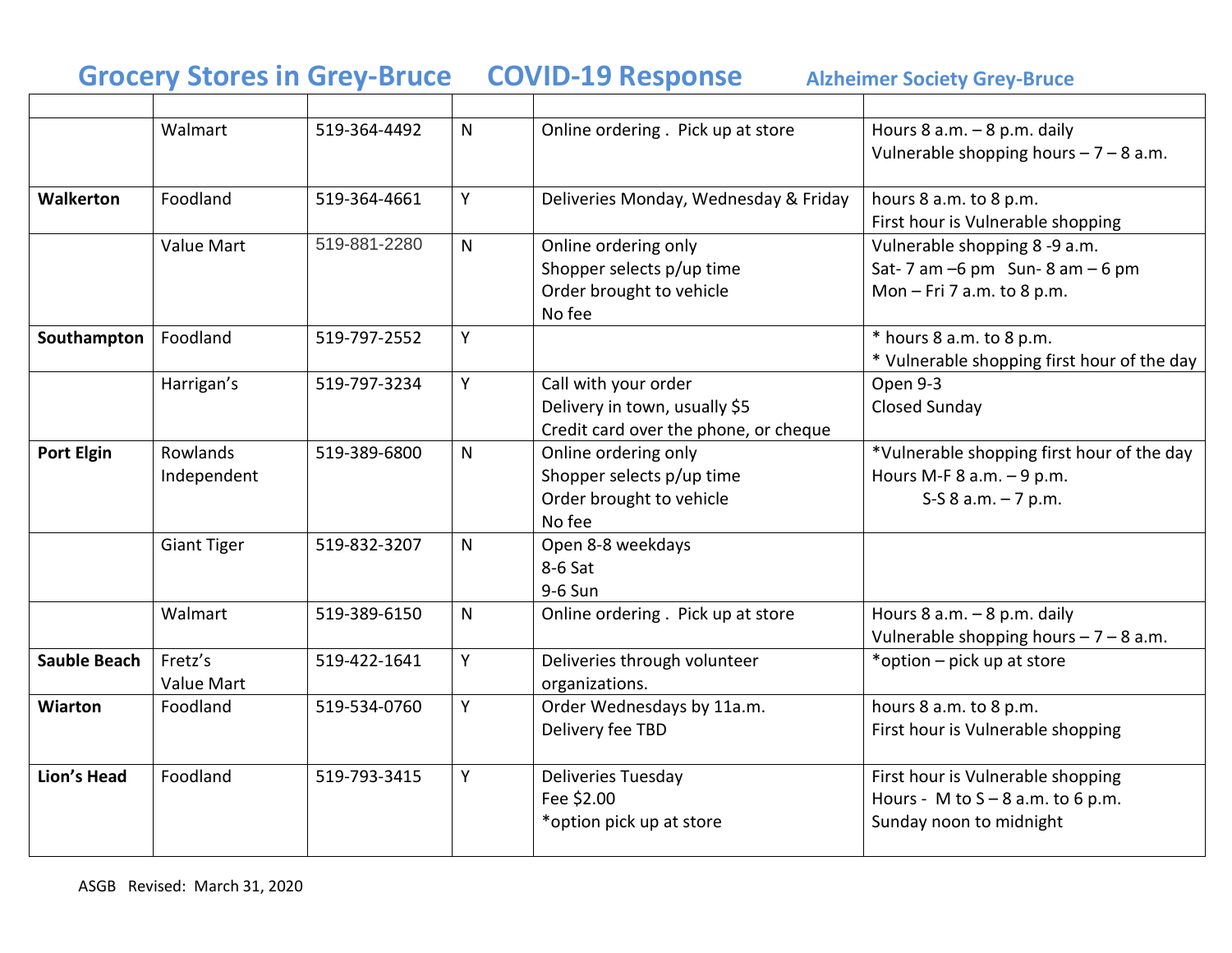# **Grocery Stores in Grey-Bruce COVID-19 Response Alzheimer Society Grey-Bruce**

| <b>Tobermory</b> | Foodland                             | 519-596-2380 | Y            | Deliveries Tuesday & Friday                                                                    | hours 8 a.m. to 8 p.m.<br>First hour is Vulnerable shopping                                                               |
|------------------|--------------------------------------|--------------|--------------|------------------------------------------------------------------------------------------------|---------------------------------------------------------------------------------------------------------------------------|
| <b>Markdale</b>  | Foodland                             | 519-986-3683 | Y            | Order 8 a.m - noon, Monday through<br>Saturday                                                 | hours 8 a.m. to 8 p.m.<br>First hour is Vulnerable shopping                                                               |
|                  | The Market<br>Shoppe                 | 519-986-4144 | Y            | Curbside pickup available<br>Delivery can be arranged<br>Call orders in                        | Hours Mon $-$ Sat 9 a.m. $-$ 9 p.m.                                                                                       |
| <b>Dundalk</b>   | Foodland                             | 519-923-3630 | Y            |                                                                                                | Hours - M to $S - 8$ a.m. to 6 p.m.<br>Sunday $-9$ a.m. to 6 p.m.<br>First hour is Vulnerable shopping                    |
| <b>Meaford</b>   | Bill's<br>Value Mart                 | 519-538-3230 | $\mathsf{N}$ | Online ordering only<br>Shopper selects p/up time<br>Order brought to vehicle<br>No fee        | *Vulnerable shopping 8 to 9 a.m.                                                                                          |
| <b>Thornbury</b> | Foodland                             | 519-599-3000 | Y.           | Delivery - fee waived                                                                          | *Vulnerable shopping first hour<br>Hours - M to Sunday $-$ 8 a.m. to 8 p.m.                                               |
|                  | Goldsmith's<br><b>Orchard Market</b> | 519-599-3246 | Y            | Call in order or email it to<br>orders@goldsmithsmarket.com<br>Pick up and delivery, no charge |                                                                                                                           |
| Kincardine       | Sobey's                              | 519-395-0022 | Y            | Order Monday<br>Delivery - Tuesday in-town only \$10.00<br>Payment - credit card only          | Hours $-8$ a.m. to 8 p.m. daily<br>*Vulnerable shopping first hour<br>*sensory friendly shopping - Wednesdays<br>6-8 p.m. |
|                  | Dykeman's<br><b>No Frills</b>        | 866-987-6453 | $\mathsf{N}$ |                                                                                                | Hours M-F $8$ a.m. $-8$ p.m.<br>Sat $8$ a.m. $-7$ p.m.<br>Sun 9 a.m. - 6 p.m.<br>First hour for Vulnerable shopping       |